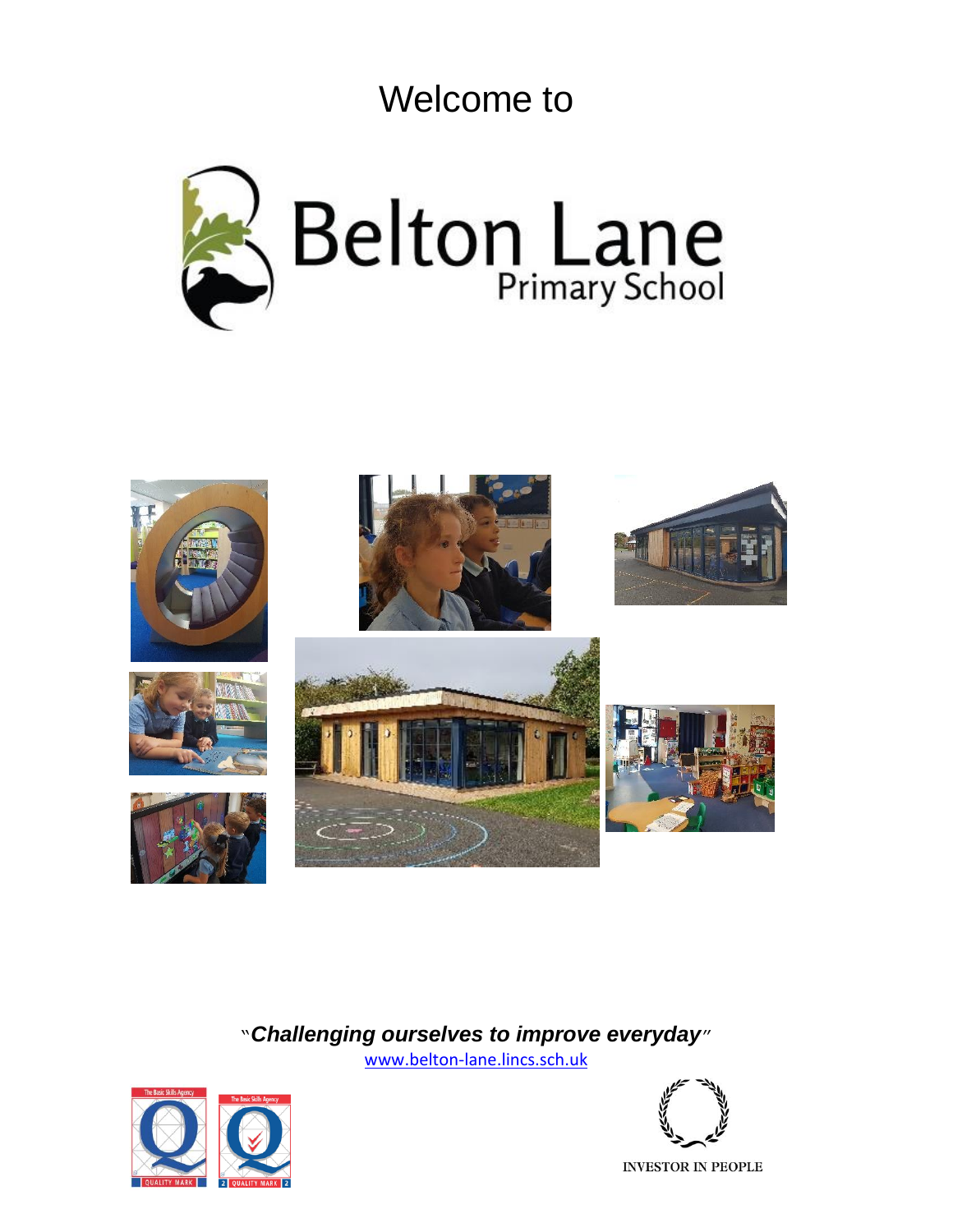## *Belton Lane Community Primary School*



*\_\_\_\_\_\_\_\_\_\_\_\_\_\_\_\_\_\_\_\_\_\_\_\_\_\_\_\_\_\_\_\_\_\_\_\_\_\_\_\_\_\_\_\_\_\_\_\_\_\_\_\_\_\_\_\_\_\_\_\_\_*



"Throughout the school, pupils' learning needs are well provided for. Pupils achieve well inn all subjects. Thiose who struggle with learning, especially in English and mathematics, get timely help."

**OfSTED 2020**



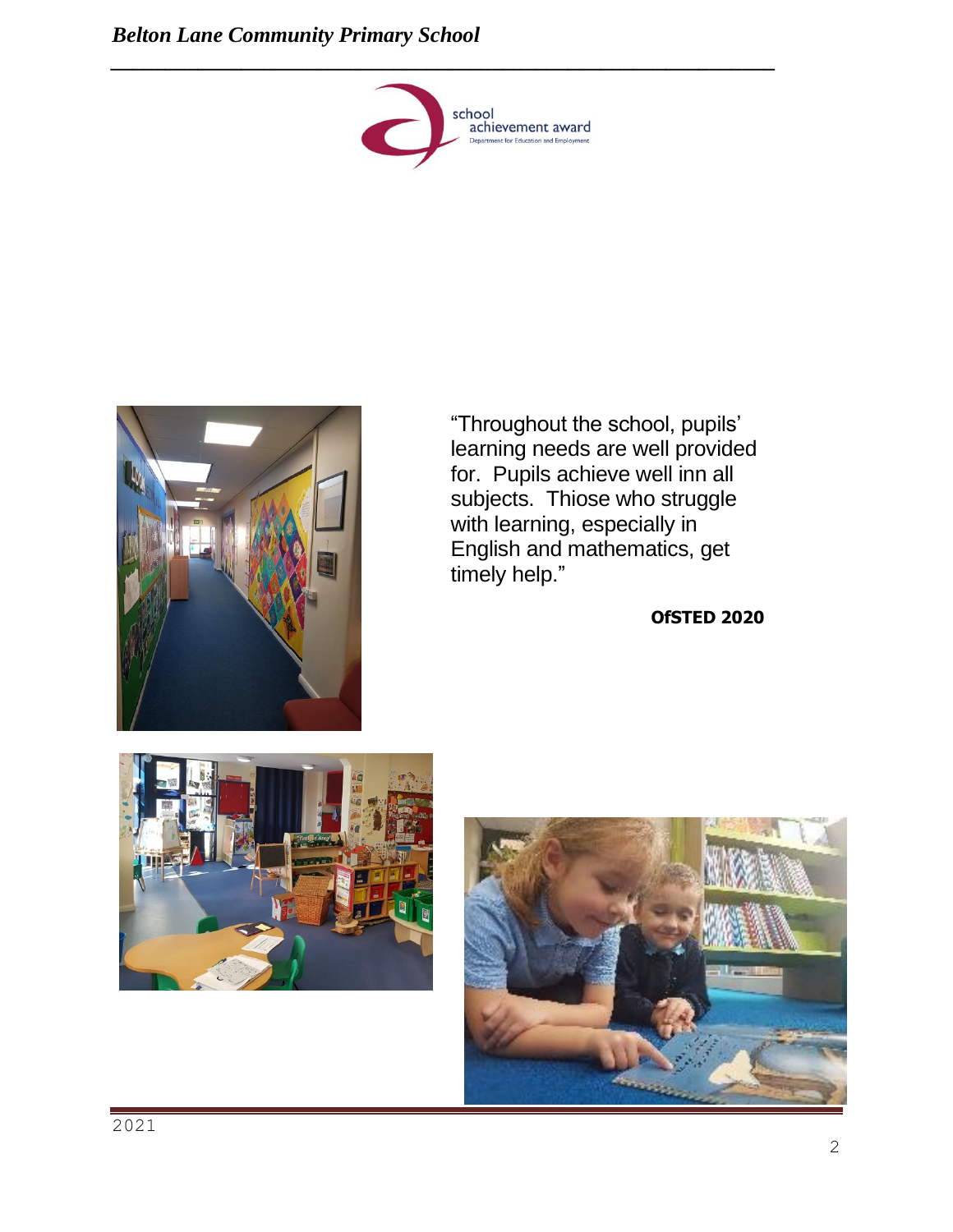# **The School**

Headteacher Mr J Mason<br>
Deputy Head Mrs A Cusse

Teaching staff

Mrs A Cussell-Smith Assistant Heads Miss V Bremner Mrs K Reynolds

*\_\_\_\_\_\_\_\_\_\_\_\_\_\_\_\_\_\_\_\_\_\_\_\_\_\_\_\_\_\_\_\_\_\_\_\_\_\_\_\_\_\_\_\_\_\_\_\_\_\_\_\_\_\_\_\_\_\_\_\_\_*

Mrs R Jones Mrs B Rowe Mrs S Tregunno Mrs Truby Mrs L Lee Mr A Kightley Mrs K Limmer Mrs R Smith Mrs Rowe Miss E Butters Miss E Barnaby Mrs Cussell-Smith Miss A Frankland

SENDCO Miss M Webster Lead Behaviour Mrs S Alexander and Pupil Support Officer

#### TEACHING ASSISTANTS

 Mrs J Wojciak Mrs K Smith Mrs A McDonnell Miss S Copping Mrs J Tidwell Mrs Stockwood Mrs Welbourne Miss Smith Mrs C Holdford

### ADMINISTRATION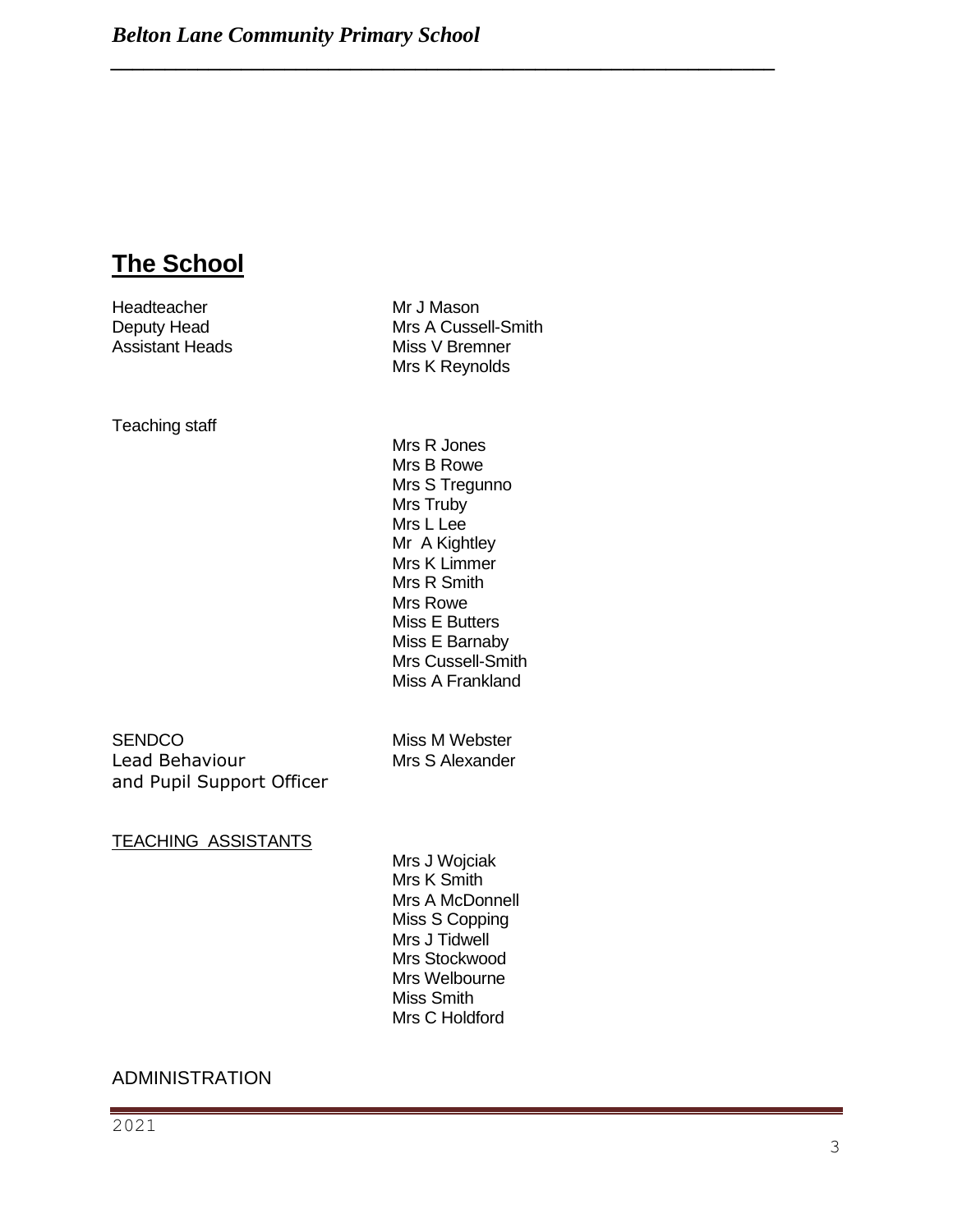| Office Manager<br>Admin assistant                            | Mrs S Rawlinson<br>Mrs A Taylor                           |                                         |
|--------------------------------------------------------------|-----------------------------------------------------------|-----------------------------------------|
| PREMISES STAFF                                               |                                                           |                                         |
| Caretaker<br>Cleaner<br>Cleaner<br>Cleaner                   | Mr A Smith<br>Mrs Barr<br>Miss Dolby<br>Miss M Williamson |                                         |
| <b>MIDDAY SUPERVISORY STAFF</b><br><b>Midday Supervisors</b> | Mrs Cummings<br>Mrs Taylor<br>Mrs Hotchin                 | Mrs Gwyther<br>Mrs Wright<br>Miss Dolby |
| <b>Breakfast Club</b>                                        | Miss Dolby                                                | Mrs Barr Mrs Taylor                     |

*\_\_\_\_\_\_\_\_\_\_\_\_\_\_\_\_\_\_\_\_\_\_\_\_\_\_\_\_\_\_\_\_\_\_\_\_\_\_\_\_\_\_\_\_\_\_\_\_\_\_\_\_\_\_\_\_\_\_\_\_\_*

# **School Governors**

The Governors of the school are elected for a four-year period.

Our School Governors are:

| Chair                          | Mr M Cooper                             |
|--------------------------------|-----------------------------------------|
| Vice-Chair                     | Mr T Britton                            |
| Headteacher                    | Mr J Mason                              |
| <b>Staff Governor</b>          | Mrs Cussell-Smith                       |
| <b>Parent Governors</b>        | Mr Devonald<br>Mr Lane<br>Miss Burchett |
| <b>Co-opted Governors</b>      | Mrs J Park                              |
| <b>Clerk to the Governors:</b> | Mrs R Thompson                          |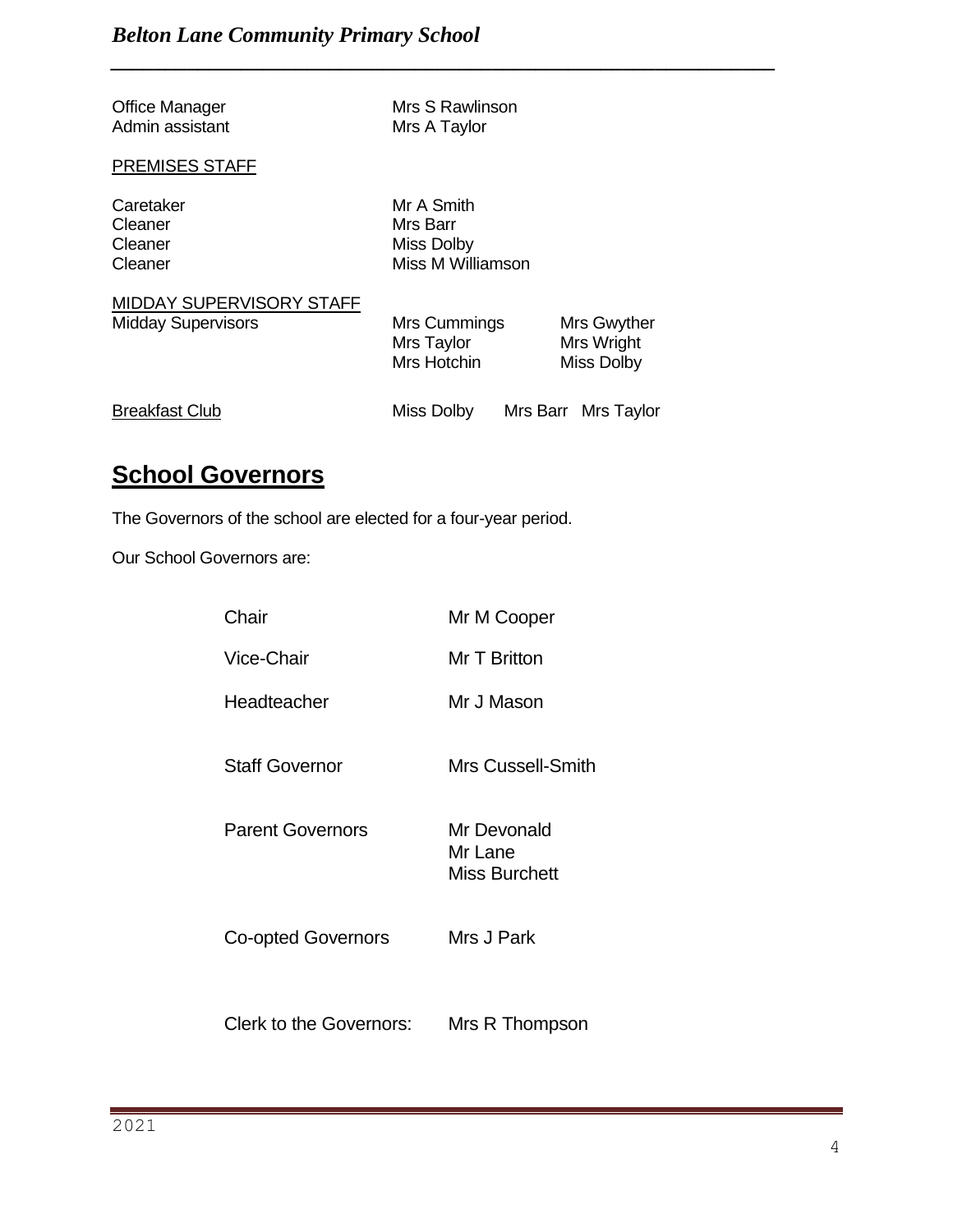*\_\_\_\_\_\_\_\_\_\_\_\_\_\_\_\_\_\_\_\_\_\_\_\_\_\_\_\_\_\_\_\_\_\_\_\_\_\_\_\_\_\_\_\_\_\_\_\_\_\_\_\_\_\_\_\_\_\_\_\_\_*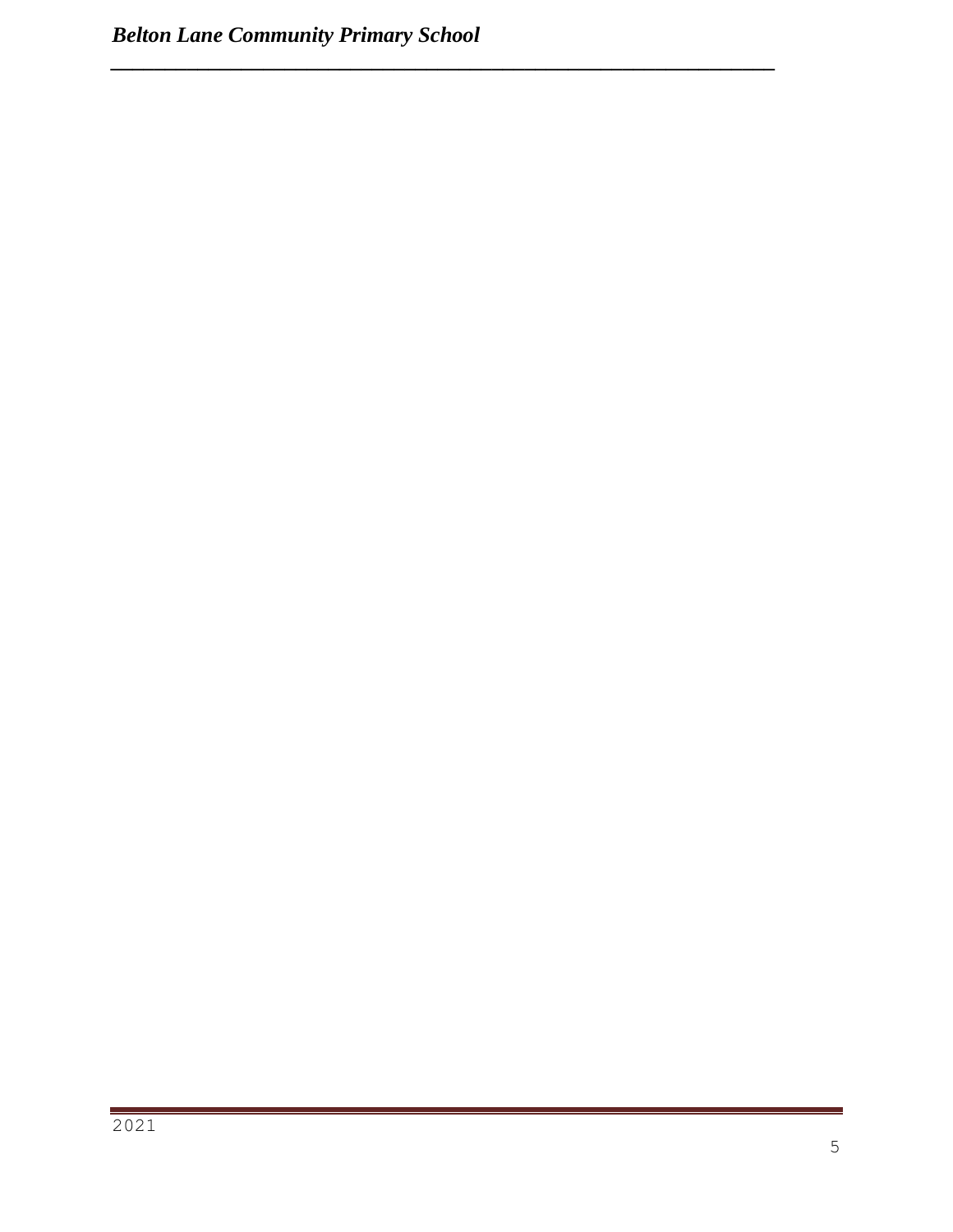## **Our School**

Our school opened on 8th September 1953 with 73 children and two teachers. The school has 250 children on roll between the ages of four and eleven years.

*\_\_\_\_\_\_\_\_\_\_\_\_\_\_\_\_\_\_\_\_\_\_\_\_\_\_\_\_\_\_\_\_\_\_\_\_\_\_\_\_\_\_\_\_\_\_\_\_\_\_\_\_\_\_\_\_\_\_\_\_\_*

Originally built as two separate units, an infant and junior school, the building was subsequently joined together giving us 2 halls, 11 classrooms. Outside are 2 large playgrounds divided into Key Stage 1 and Key Stage 2 areas. A car park with access from Queensway provides the access for parents and visitor's cars.

The school has spacious, attractive grounds that provide games fields and natural areas for study and enjoyment. In recent years they have been developed to include an adventure trail, pond with decking, stage, climbing wall, shelters and tunnel.

Our school was chosen to host a Children's Centre in April 2006, which has given the school and local community access to a wider range of services, including health care and training opportunities for parents. We also host Little Explorers Nursery and the Inspire + sports charity.

The school became Guardian school for Belton House National Trust property in 2007 and although the guardianship scheme no longer exists we continue to have a very special relationship with the National Trust at Belton House.

## **The Ethos And Values Of The School**

At Belton Lane Primary School we aim to create a happy, encouraging and challenging environment where we strive for the highest standards of teaching and learning and where we help our children to achieve their full potential.

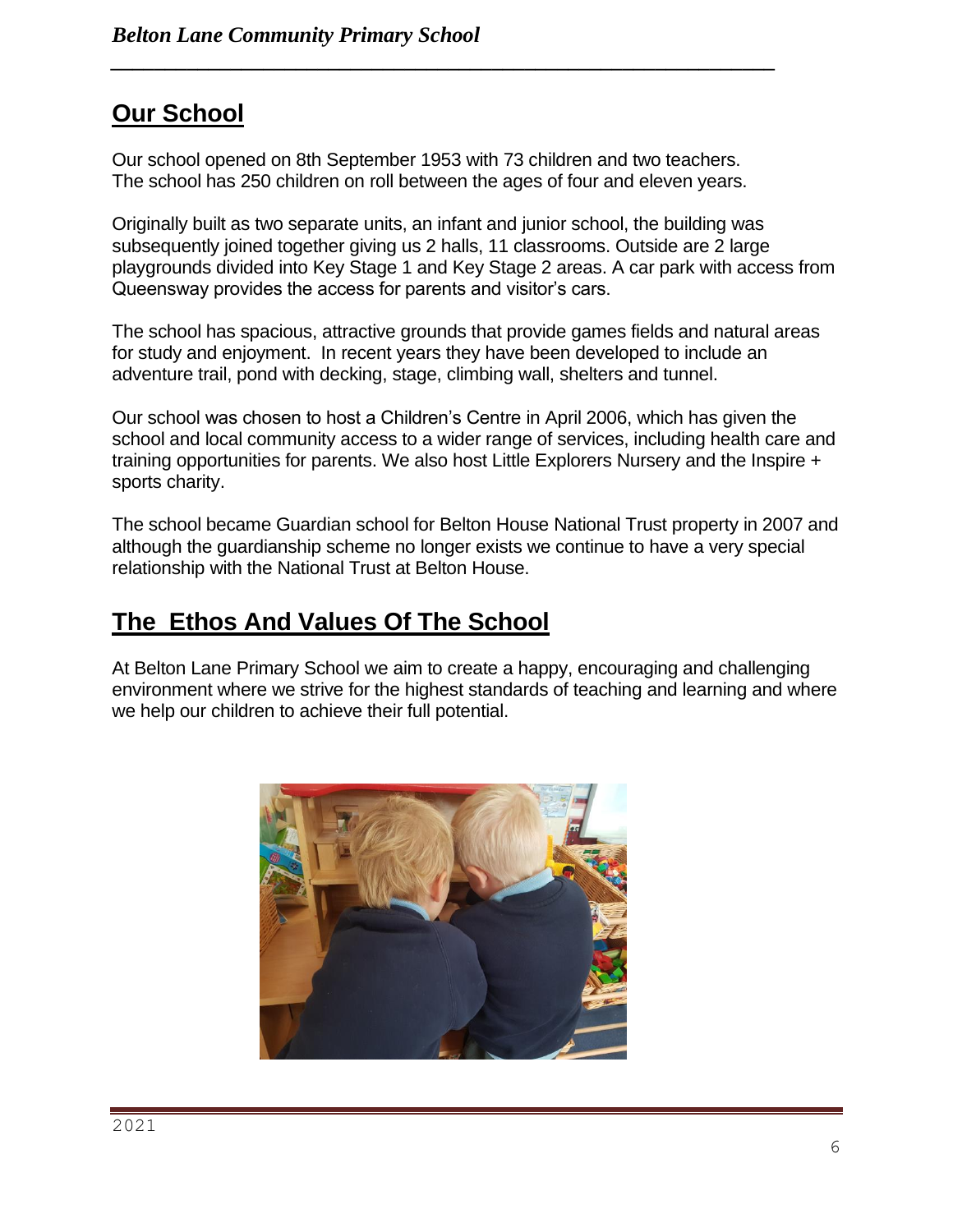We value our caring, friendly atmosphere within which we expect high standards of behaviour and good manners. We believe that we share these values with our parents and the community at large. To this end we encourage all our parents to join the Home/School Partnership and take an active part in their child's education.

*\_\_\_\_\_\_\_\_\_\_\_\_\_\_\_\_\_\_\_\_\_\_\_\_\_\_\_\_\_\_\_\_\_\_\_\_\_\_\_\_\_\_\_\_\_\_\_\_\_\_\_\_\_\_\_\_\_\_\_\_\_*

# **Admissions Policy**

### **We follow the Lincolnshire County Council admissions policy**

Lincolnshire County Council requires that we admit children into school in the school year in which they have their fifth birthday. We have a policy of admitting all four-year-old children in the September where their fifth birthday falls between  $1<sup>st</sup>$  September and  $31<sup>st</sup>$ August of that academic year.

If the number of applicants exceeds the number of places available, the highest priority will be given to those for whom the school is clearly more appropriate than any other school**.** 

Parents considering sending their child to Belton Lane Primary School, should contact the school to make an appointment as we are always pleased to show parents and children around the school.

#### Starting School

Starting school is an exciting time for all children. Here at Belton Lane we do everything that we can to make sure that starting school is a positive experience for all of our children.

You may have met Louis in your Nursery. Louis enjoys finding out about his new school. Have a look at our Louis book and the photographs of him in his new classroom.

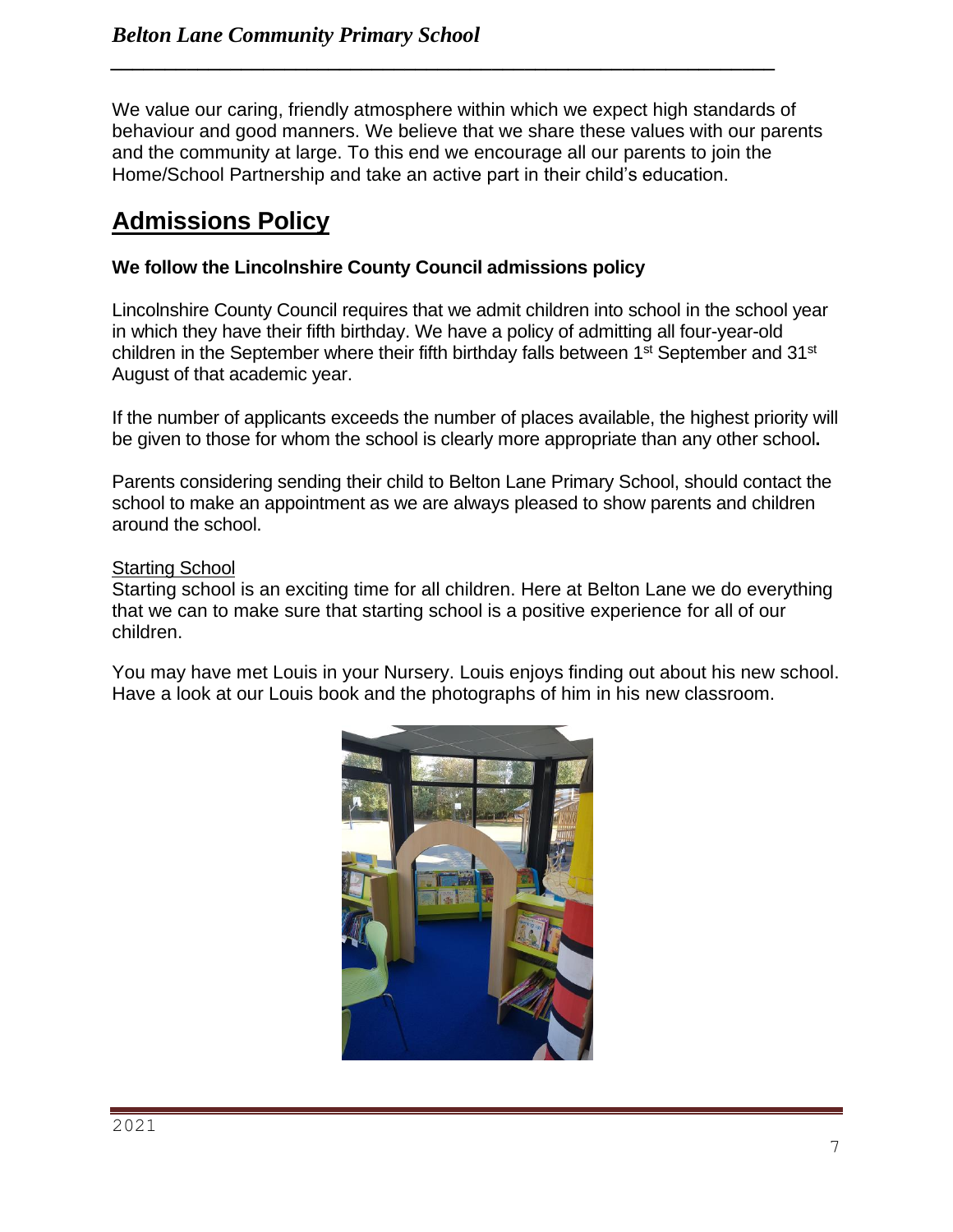## **Safety And Security**

## **Accidents**

We do everything we can to maintain a safe, healthy environment for our children, but accidents can sometimes happen particularly when children are playing.

*\_\_\_\_\_\_\_\_\_\_\_\_\_\_\_\_\_\_\_\_\_\_\_\_\_\_\_\_\_\_\_\_\_\_\_\_\_\_\_\_\_\_\_\_\_\_\_\_\_\_\_\_\_\_\_\_\_\_\_\_\_*

All accidents which occur in school are recorded in our "Accident Book". Minor cuts and grazes are dealt with by the duty teacher or dinner supervisors. Staff are first aid trained. In the event of a serious accident children are taken to Grantham Hospital and parents are informed as quickly as possible. To this end we ask that parents keep us up to date with emergency contact details.

If a child receives an accidental blow to the head (or a fall in which the child's head receives a knock), a letter is sent home with the child and parents are asked to acknowledge this notification by completing the reply slip and returning it to school the following day.

### **Emergencies**

It is important that our records show up to date information for each child, and we ask that parents keep us informed when changes of address, telephone numbers occur. A printout of the details we have on file are sent home at the beginning of each school year for parents to check and confirm.

### **Absence From School**

In order that the school can maximise your child's potential, it is essential that children do not have time off school unnecessarily. We urge parents to send their children to school regularly, except, of course, when they ill. In such circumstances a quick telephone call to school explaining your child's illness (followed by a brief note of explanation when well enough to return to school) will avoid any unnecessary worry.

The school operates a policy of `first day contact' for children who are absent. This means that unless we hear from you, we will telephone home on the first day your child is absent, just to make sure that he/she is safely at home with you. We have to record all absences, which are unexplained, so it is vital that we know why any child is absent.

Children will only be allowed out of school if the school first receives a note or telephone call or if the child is collected by a parent. If you have to collect your child for any reason during the school day you will be asked to "sign out." We ask that all appointments are arranged out of school hours if at all possible.

## **Illness At School**

If your child is taken ill during the school day, we will contact you to come and collect your child.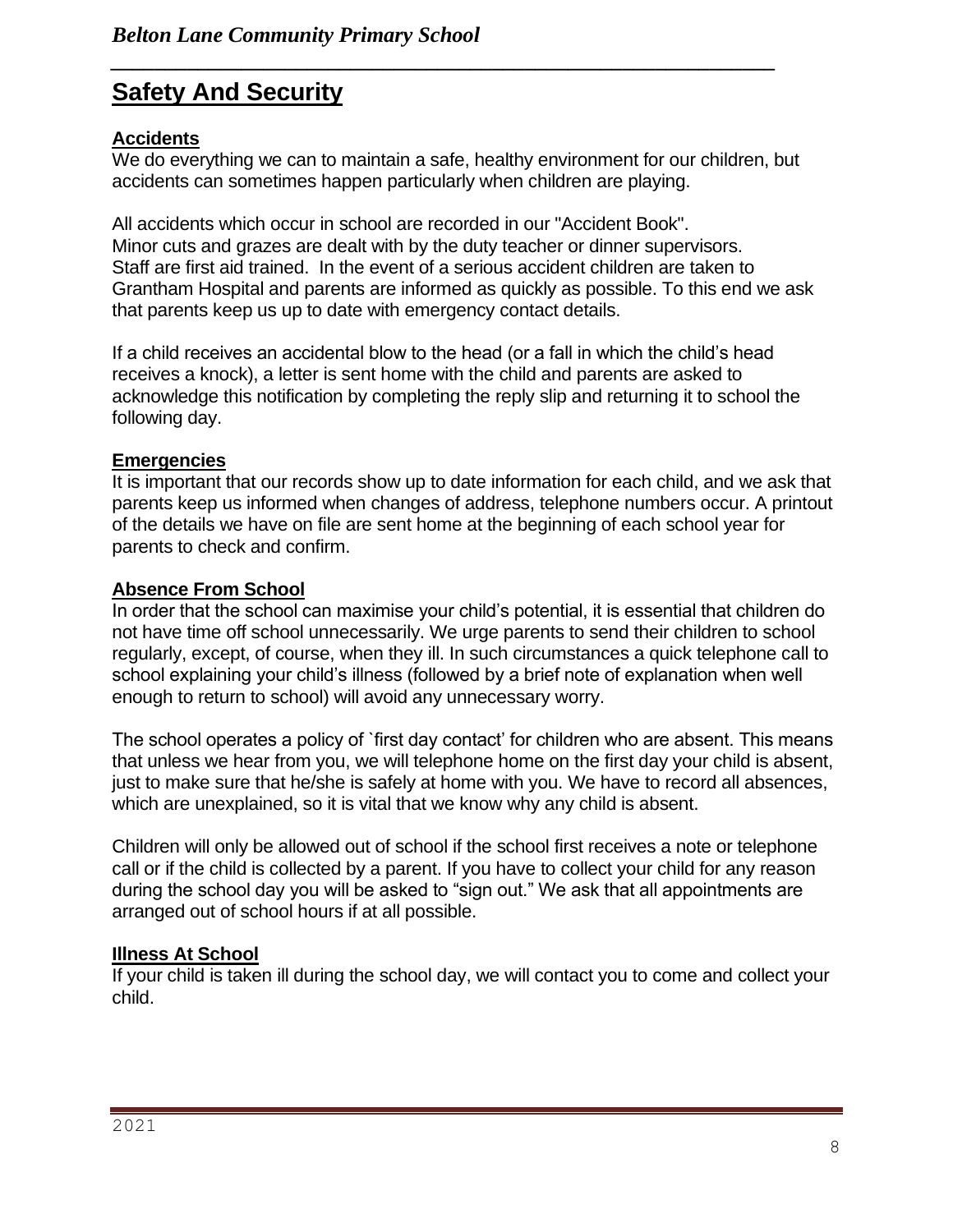### **Medicines**

Where children are recovering from a short illness and are well enough to return to school, but still require medicine, we ask parents to come into school at lunchtime to give their child whatever is required or, where there is a prescribed medicine from the doctor, to sign a document to allow school staff to administer the medicine.

*\_\_\_\_\_\_\_\_\_\_\_\_\_\_\_\_\_\_\_\_\_\_\_\_\_\_\_\_\_\_\_\_\_\_\_\_\_\_\_\_\_\_\_\_\_\_\_\_\_\_\_\_\_\_\_\_\_\_\_\_\_*

If your child needs constant access to his/her inhaler, he/she must keep it with them at all times.

Where children have a serious medical condition requiring constant or intermittent use of medicines the school will make special arrangements with the parents in consultation with the medical professionals involved.

### **Cycling To School**

In order to ensure the safety of pedestrians (especially toddlers), both children and adults are asked NOT to ride their bicycles within the school grounds.

We now have a lockable cycle storage facility but would remind parents that the school cannot accept any responsibility for loss or damage to any cycle brought to school. Cycle roadworthiness is the responsibility of parents. **We would like all cyclists to follow the Lincolnshire Policy of wearing a cycle helmet**.

### **Children Arriving By Car**

Parents bringing their children to school by car should use the Queensway entrance. The Green Lane entrance is for staff only.

We ask parents using the Queensway car park to park in the allotted spaces and to keep the roundabout clear as this poses a danger to all children and visitors to the site.

### **Dogs On School Premises**

Dogs are not allowed on the school grounds.

### **School Entrances**

Access into school during the school day is via the school reception on the Queensway entrance. Other school doors are locked throughout the school day as a means of ensuring that all visitors are identified before entering the building. The doors to the playground are unlocked at 8.45am and again at 3:25pm.

### **Jewellery**

We prefer children not to wear jewellery to school. Small sleepers or studs may be worn in pierced ears during the school day but must be removed for all PE activities for health and safety reasons. Wristwatches can be worn to school but the school cannot accept responsibility for loss or damage. Nail varnish should not be worn in school.

## **Asthma and Allergies and other similar illnesses**

If your child suffers from asthma, **it is vital** that the school is informed. If your child has been prescribed an inhaler, a spare should be kept in school in case of emergencies.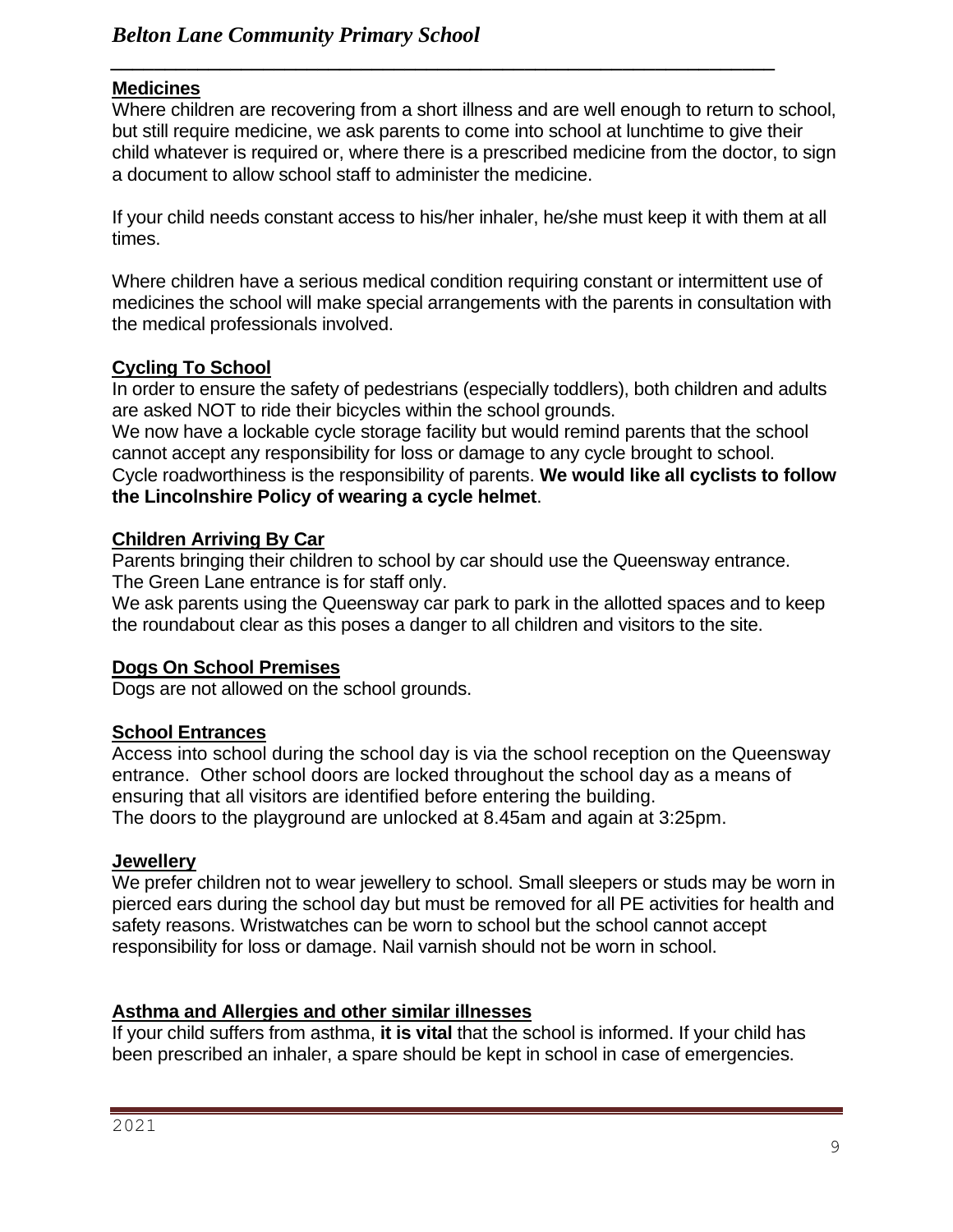Similarly, if your child has an EpiPen for use at home it is essential that a spare is available for use at school.

*\_\_\_\_\_\_\_\_\_\_\_\_\_\_\_\_\_\_\_\_\_\_\_\_\_\_\_\_\_\_\_\_\_\_\_\_\_\_\_\_\_\_\_\_\_\_\_\_\_\_\_\_\_\_\_\_\_\_\_\_\_*

The school will undertake to administer medication where delay might prove potentially life threatening.

### **Holidays In Term-Time**

Please do not book holidays in school term time. There is no longer a right to holidays in school time as this can have a detrimental effect on your child's education. Where there are exceptional circumstances the Headteacher may approve a holiday during school time. Any holiday request must be made in writing to the Headteacher. A decision will be made based on your written request and the Headteacher will write to you with a decision. If there is insufficient evidence in your letter you may be requested to meet the Headteacher to discuss and assess the circumstances on an individual basis.

No leave of absence will be granted during the week of KS2 SAT tests in May, Year 1 phonics screening or KS1 SAT tests in June. These tests cannot be taken at any time other than the Government's prescribed times.

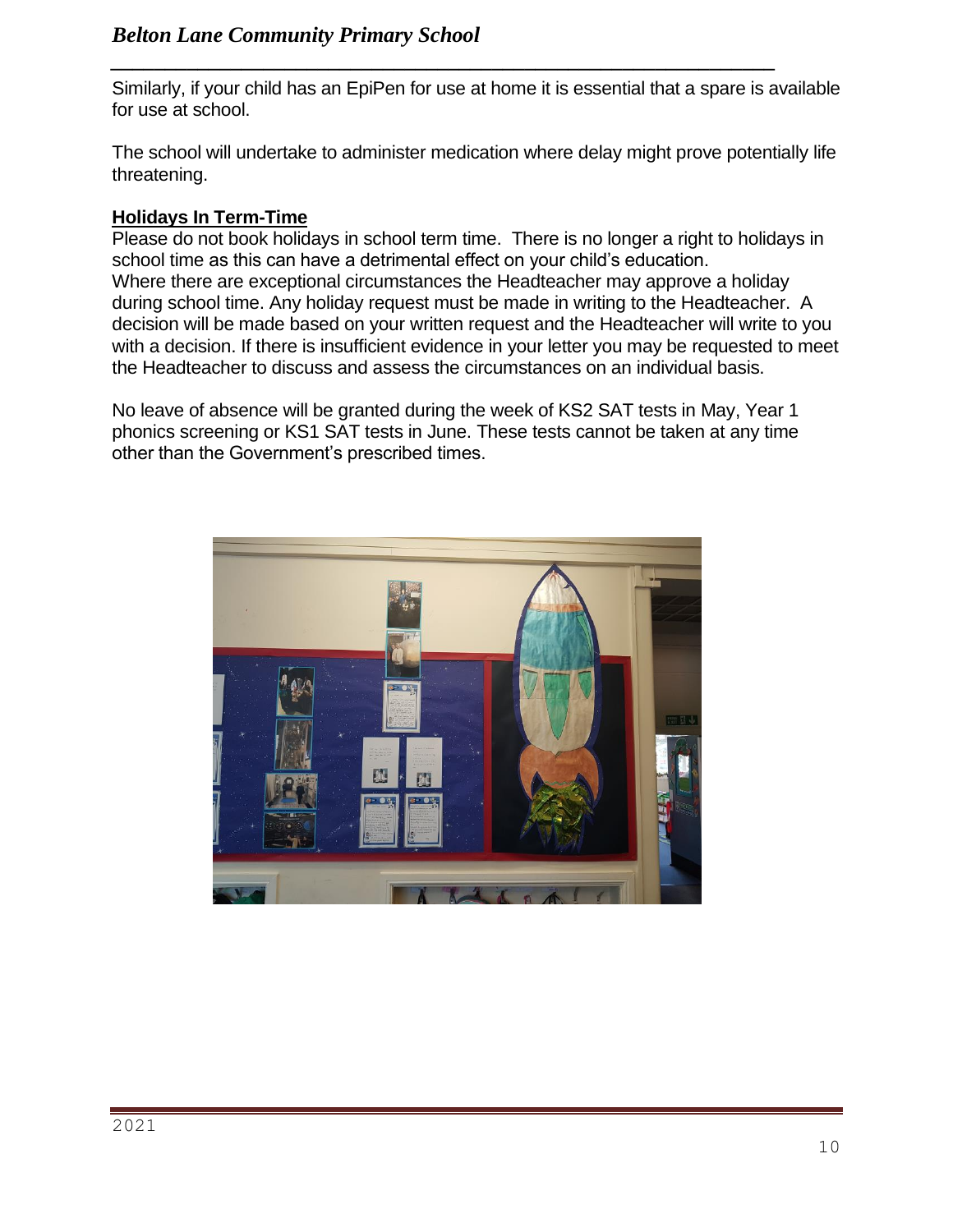## **Behaviour Management**

The pupils of Belton Lane School are expected to behave in a considerate way towards each other and to adults both in and out of school. They learn the importance of respecting both other people and their property.

*\_\_\_\_\_\_\_\_\_\_\_\_\_\_\_\_\_\_\_\_\_\_\_\_\_\_\_\_\_\_\_\_\_\_\_\_\_\_\_\_\_\_\_\_\_\_\_\_\_\_\_\_\_\_\_\_\_\_\_\_\_*

Each class has its own set of rules, which are defined by the children themselves at the beginning of the school year and are designed to ensure that children can learn and teachers can teach.

Parents can see quickly if children are behaving well in school through the home school diary system. Children who consistently work hard will be rewarded with a trip at the end of the year. Incentives for good class attendance are also presented during the year.

We believe that praise and encouragement will foster, nurture and maintain high standards of behaviour. However, we recognise that not all children respond to such a positive regime and in such circumstances sanctions have to be applied.

Teachers are always pleased to discuss their behaviour management strategies with parents

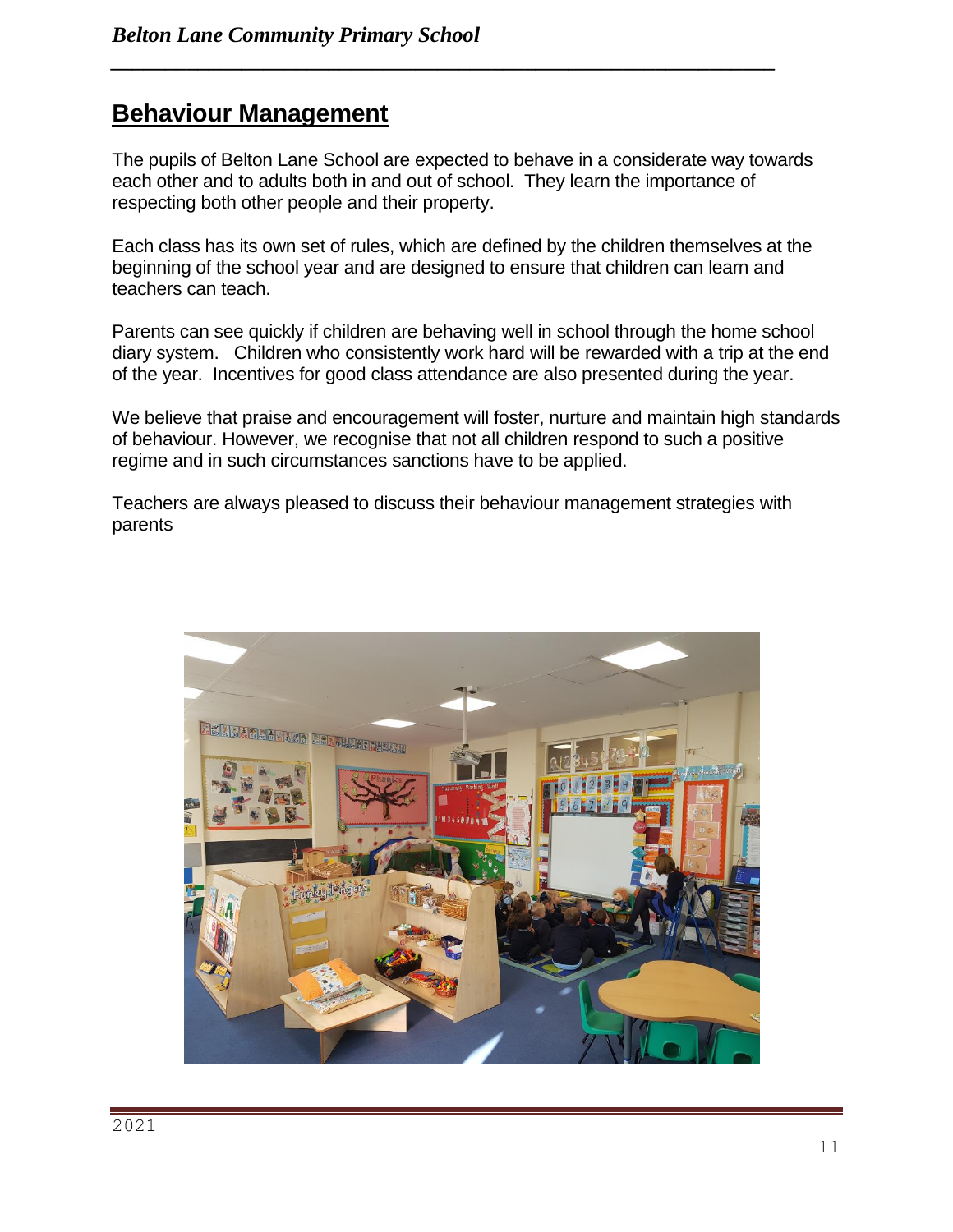# **School Uniform**

Our school uniform looks very smart; our children wear it with pride. Below we have listed the school uniform expectations.

*\_\_\_\_\_\_\_\_\_\_\_\_\_\_\_\_\_\_\_\_\_\_\_\_\_\_\_\_\_\_\_\_\_\_\_\_\_\_\_\_\_\_\_\_\_\_\_\_\_\_\_\_\_\_\_\_\_\_\_\_\_*

Grey or Black Trousers, shorts or skirt Sky blue polo shirt Navy sweatshirt or cardigan

**Optional** 

School baseball cap Gingham dress blue White shirt and school tie Navy fleece Navy coat Black Shoes

# **Our Uniform providers**

Nationwide Uniforms [www.nationwideschooluniforms.co.uk](http://www.nationwideschooluniforms.co.uk/) School Trends [www.schooltrends.co.uk](http://www.schooltrends.co.uk/)

We also stock baseball caps, swimming caps, and water bottles We ask parents to make sure that all items of clothing and equipment are clearly marked with their child's name. Trying to identify one Belton Lane sweatshirt from 300 others is a daunting task !

Shoes should be comfortable and parents are asked to avoid buying their daughters shoes, which have a noticeable heel or an open toe as these may cause accidents. Black trainers are acceptable as school shoes providing they are all black.

Footwear for games and PE must be suitable and separate footwear from everyday use.

Please do not send in expensive items of clothing like designer bags or coats. We cannot accept responsibility for items of clothing lost or damaged in school.

# **The School Day**

Breakfast club begins at 7:45am for those of you who wish to have childcare provided before the start of the school day. This is a very popular club and therefore attendance must be booked a week in advance.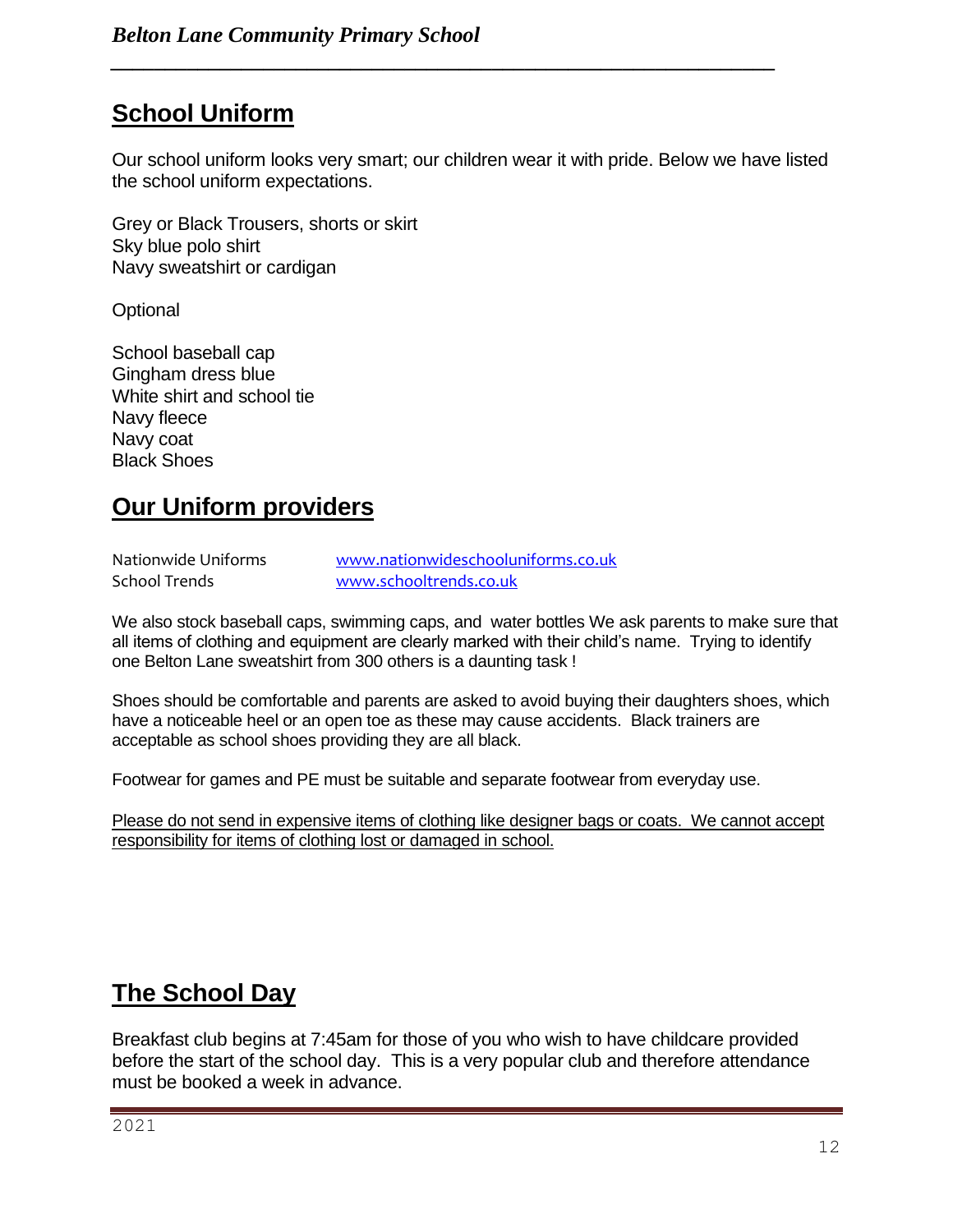Children are invited to arrive at school, and go straight to their classrooms between 8.45am and 8.55am They don't have to wait in the playground. The school doors open at 8.45am and we ask parents to ensure that their children arrive no earlier than this time.

*\_\_\_\_\_\_\_\_\_\_\_\_\_\_\_\_\_\_\_\_\_\_\_\_\_\_\_\_\_\_\_\_\_\_\_\_\_\_\_\_\_\_\_\_\_\_\_\_\_\_\_\_\_\_\_\_\_\_\_\_\_*

In exceptionally bad winter conditions, i.e. blizzards, the school may be forced to close, but if in any doubt, tune into BBC Radio Lincolnshire.

Parents of children who are brought to school and collected by taxi should make sure that the taxi drivers use the Queensway gate and use a parking space. At the end of the school day, the taxi drivers should collect the children directly from the school foyer.

# **The School Curriculum**

## **Key Stage 1 and 2**

We have developed a creative curriculum where lessons are enhanced and brought to life through drama, role play, talk, hands on experience, ICT, pupil involvement and use of our unique learning environment. We strive to teach a curriculum in which pupils feel empowered by the learning opportunities offered to them.

Each term classes explore different elements of the National Curriculum subjects through thematic topics. Each topic allows teachers to create meaningful learning opportunities for the pupils, where children explore and learn the knowledge, skills, processes and attitudes necessary for life in the 21st century.

## **EYFS (Reception class)**

The **Early Years Foundation Stage Curriculum** is based on four principles.

- A unique child
- Positive relationships
- Enabling environments
- Learning and development

There are 7 areas of learning and development

### **Prime Areas**

- Personal, Social and Emotional Development
- Physical Development
- Communication and Language

#### **Specific Areas**

- Literacy
- Mathematics
- Understanding the world
- Expressive arts and design

At the end of reception the children's progress will be assessed against the Early Learning Goals in each of the 7 areas.

### PE AND GAMES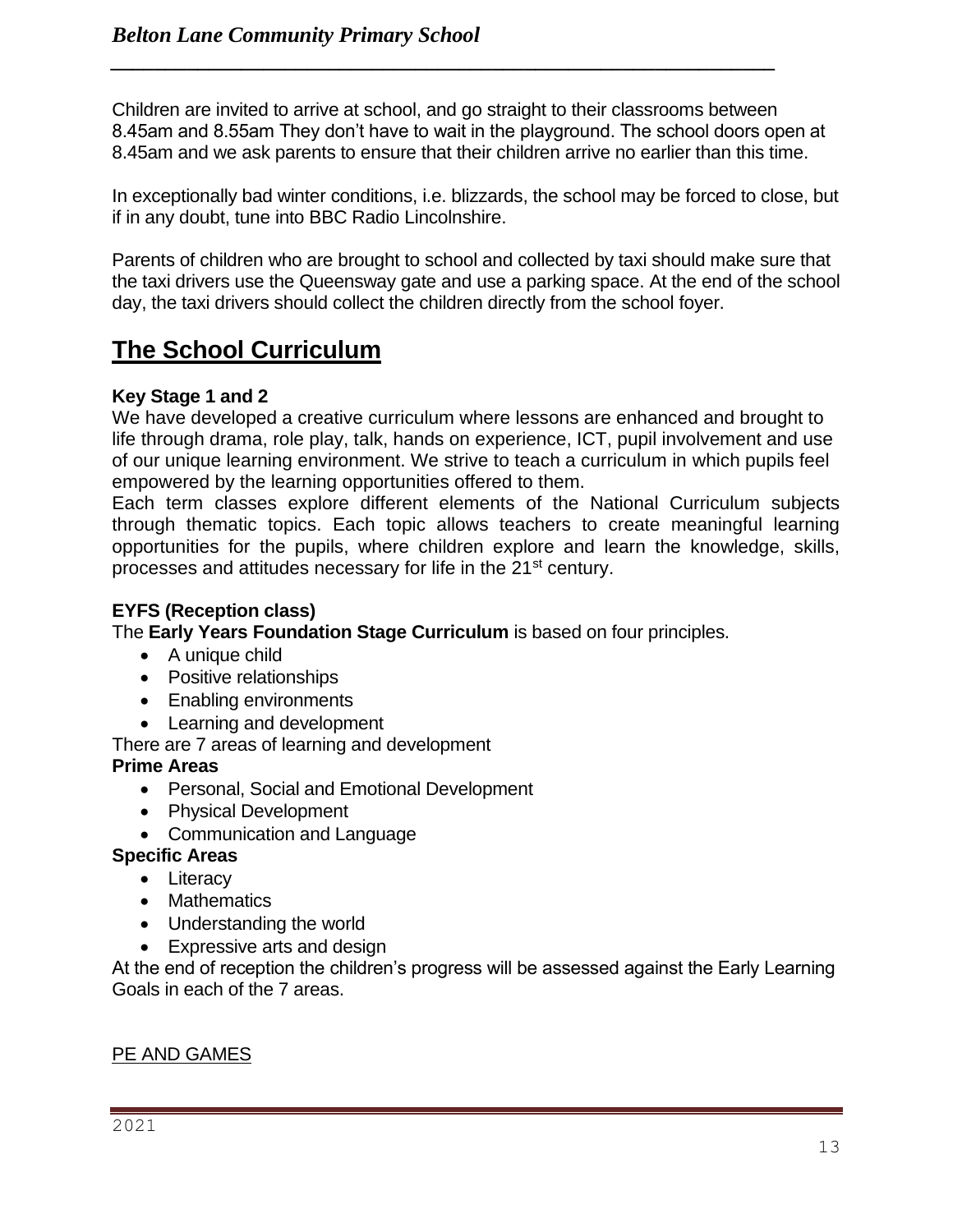P.E. and Games lessons are part of the school curriculum. If you wish your child to be excused on medical grounds please telephone or send a written message. All children should bring the following items of clothing:

*\_\_\_\_\_\_\_\_\_\_\_\_\_\_\_\_\_\_\_\_\_\_\_\_\_\_\_\_\_\_\_\_\_\_\_\_\_\_\_\_\_\_\_\_\_\_\_\_\_\_\_\_\_\_\_\_\_\_\_\_\_*

| <b>BOYS</b>  | a pair of shorts (not Bermudas) navy blue<br>a plain white T-shirt or school polo shirt<br>a pair of plimsolls/trainers<br>a pair of football boots (juniors) |
|--------------|---------------------------------------------------------------------------------------------------------------------------------------------------------------|
| <b>GIRLS</b> | a pair of shorts (not Bermudas) navy blue<br>a plain white T-shirt or school polo shirt<br>a pair of plimsolls/trainers                                       |

In addition a tracksuit or an old jumper is useful in winter for outdoor games. A PE bag with drawstring is useful and we ask that all kit and equipment is clearly labelled.

### **MUSICAL INSTRUMENT TUITION**

In Year 5 and Year 6 we currently provide music tuition in a 'Brass' or 'Wind' instrument. Children are expected to look after their musical instrument and to practise at home.

## **EXTRA EQUIPMENT REQUIRED**

An apron or an old shirt for art and craft is not essential but would help to protect day-today school uniform.



## **SPECIAL EDUCATIONAL NEEDS and DISABILITY**

All pupils in our school study the National Curriculum.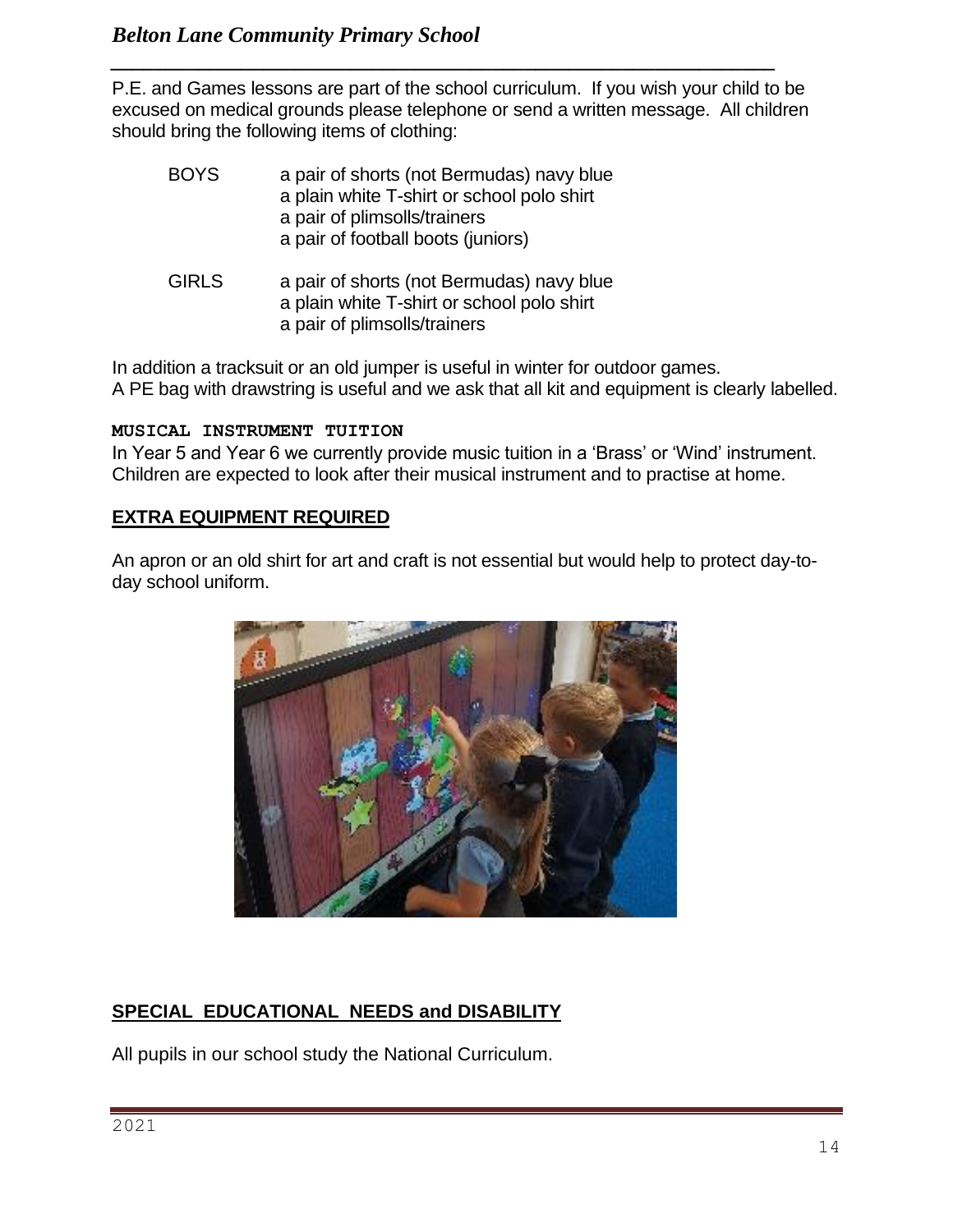## *Belton Lane Community Primary School*

It is estimated that approximately 25% of primary school pupils may experience learning difficulties at some point during their education. Here at Belton Lane we cater for children with special needs within the mainstream class, in some cases where more specialised teaching is required, small groups may be withdrawn from class to work with the Learning Support Service teacher, our Special Needs Co-ordinator or a Teaching Assistant.

*\_\_\_\_\_\_\_\_\_\_\_\_\_\_\_\_\_\_\_\_\_\_\_\_\_\_\_\_\_\_\_\_\_\_\_\_\_\_\_\_\_\_\_\_\_\_\_\_\_\_\_\_\_\_\_\_\_\_\_\_\_*

Currently our Special Needs Co-ordinator (SENDCO) is Mrs Atter

All staff share responsibility for the pupils with special needs and the children with special educational needs in their classes.

Our provision for children with special educational needs is enhanced by the support offered through our classroom based teaching assistants.

Our school believes in an equal partnership between teachers and parents in the education of its children. We aim to keep all parents fully involved in the progress of their child through this school.

## **SEX and RELATIONSHIP EDUCATION**

The purpose of school SRE, located within a broader, carefully planned programme of personal, social, health (PSHE) education, is *gradually and appropriately* to prepare children and young people for adult life and positive healthy relationships. It supports them through their physical, emotional and moral development, and helps them to understand themselves, respect others and sustain healthy relationships of all kinds. In early primary years SRE is largely about relationships and the need to focus on friendship, growing and changing, and the building of self esteem.

# **Parents**

We recognise the importance of parents as partners in their children's learning and encourage them to participate in our Home/School Partnership Agreement. The school sends home a Home/School Diary and parents are actively encouraged to support their children in their reading and homework by asking to see the booklet and make entries in the appropriate places.

The school raises additional funding through activities like the Christmas Raffle and Summer Fayre. We have a small number of parents who regularly help but no formal PTFA at present

We are extremely grateful to these parents who willingly give both their time and energy.

Parents have also helped in school in other ways e.g. listening to children read. If you would like to involve yourself in the life of the school please contact the school office.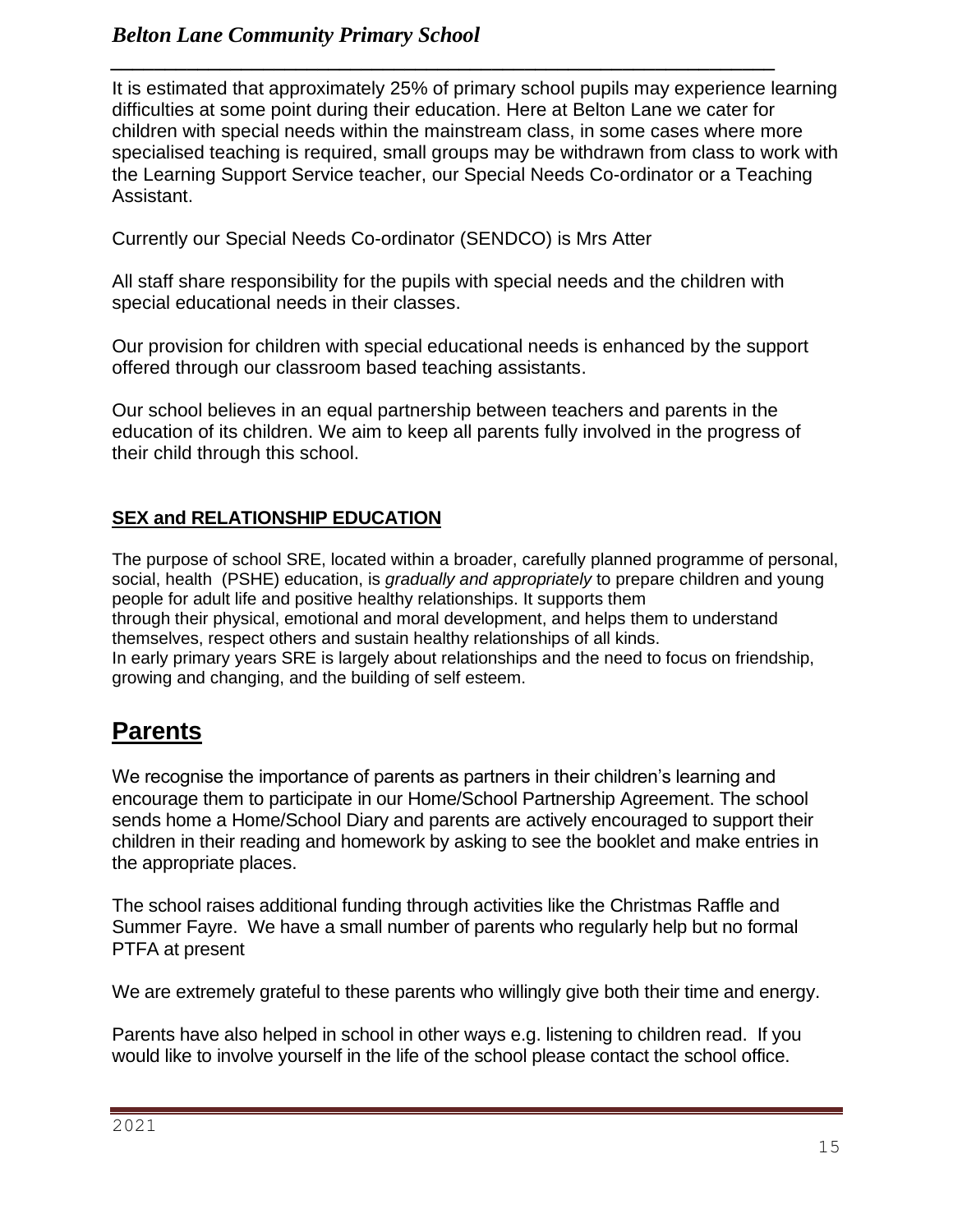## **CHANGES IN CIRCUMSTANCES**

Any changes of address or telephone number should be immediately passed on to the school. Similarly, it is important to tell the school if there are any major changes in the home circumstances e.g. new baby, one parent leaving etc. as these can often affect the child's behaviour and/or attitude in school. A quiet word with the Headteacher or class teacher is all that is needed. Such information will always be treated with discretion.

*\_\_\_\_\_\_\_\_\_\_\_\_\_\_\_\_\_\_\_\_\_\_\_\_\_\_\_\_\_\_\_\_\_\_\_\_\_\_\_\_\_\_\_\_\_\_\_\_\_\_\_\_\_\_\_\_\_\_\_\_\_*

## **PARENTS' EVENINGS**

Parents' Evenings are usually held twice a year, once during the Autumn Term and one in the Spring term. In the Summer Term, a written report is presented. Parents are encouraged to attend to see their child's work and discuss his/her progress. Apart from these chances to exchange views and information with your child's class teacher, a note or telephone call will readily secure an appointment to see him/her at any time. The most convenient time to see the teachers is at the end of the day when they are not teaching their class.

### **OPEN MORNING**

Open morning in the summer term is a little more informal. This child led experience will enable you to share in their learning. You will be able to visit your child in school and discuss their work with them. This will not be an opportunity to speak to the teacher.

Visitors are always welcome to the school, but please make an appointment with the school office.

## **Moving on to Secondary School**

All of the Secondary Schools in Grantham have open days and transition days to help you and your child decide which will be best for them to attend. The Secondary schools in Grantham offer a variety of opportunities therefore we would encourage you to visit the schools for yourself rather than making a decision based on reputation.

Grantham has two selective secondary Grammar Schools. The King's School, for boys, and the Kesteven and Grantham Girls' School. Parents wishing their children to be considered for these schools have the opportunity to register them for the 11+ examination at the Grammar schools in September of Year 6.

Information about the choice of schools and the selection procedure will be sent out during the Autumn Term of your child's final year with us.

Towards the end of the Summer Term, the Year 6 children are invited to spend time in their new schools, to prepare them for the next stage of their education and to enable a smooth transition.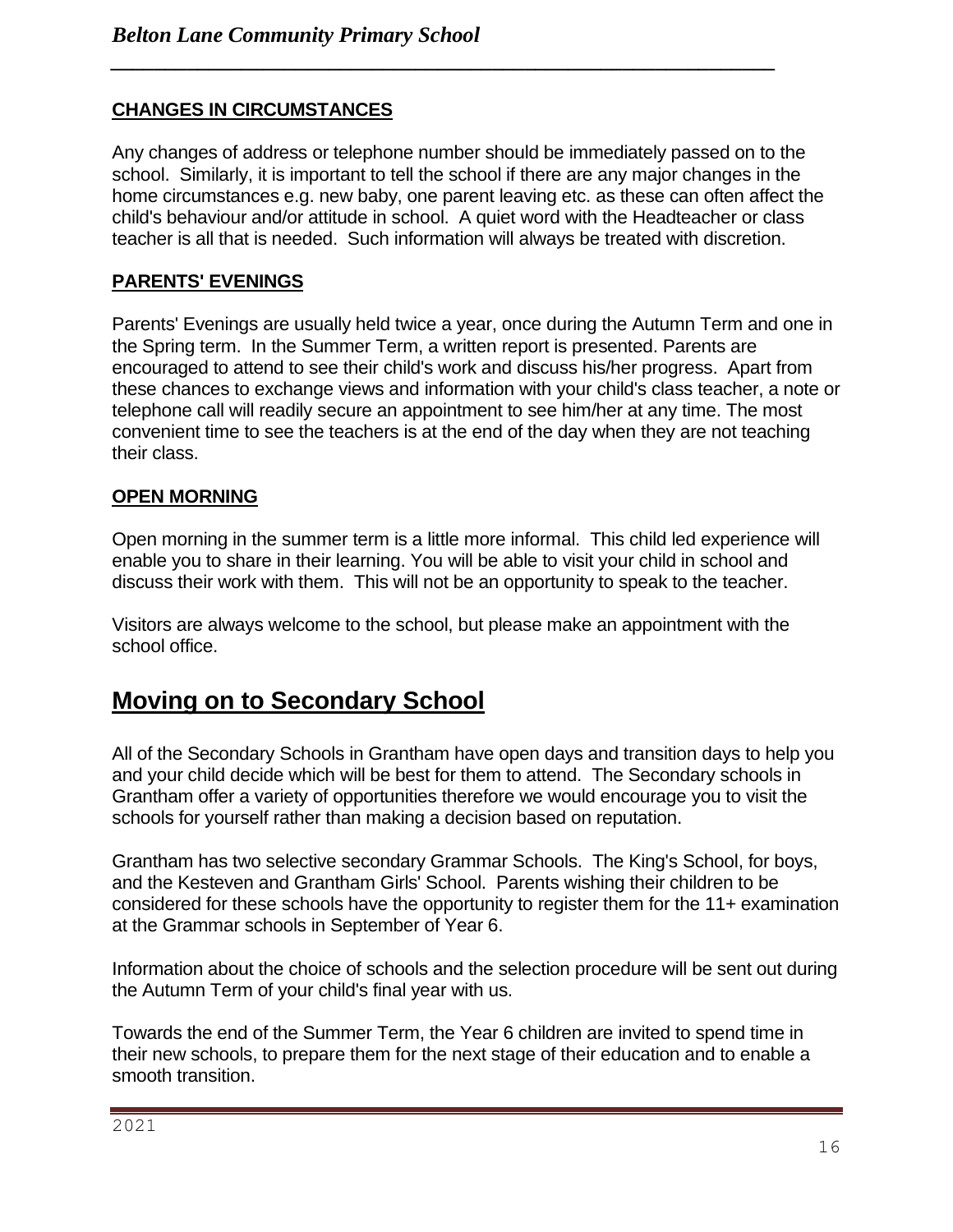# **Charging For School Activities**

Our policy for charging is in line with that recommended by Lincolnshire County Council and can be summarised as follows:

*\_\_\_\_\_\_\_\_\_\_\_\_\_\_\_\_\_\_\_\_\_\_\_\_\_\_\_\_\_\_\_\_\_\_\_\_\_\_\_\_\_\_\_\_\_\_\_\_\_\_\_\_\_\_\_\_\_\_\_\_\_*

### *Items for which pupils may be charged*

Optional Extras e.g. activities outside school time

Board and lodging on residential visits

Instrumental tuition

### **School Policy:**

A charge can be made with governors' agreement.

- 1. Parents can be charged except for those who receive family credit or income support.
- 2. Governors will decide if any remissions are to be made.

For all other activities parents may be invited to make a voluntary contribution towards the cost of the activity but no children will be excluded because their parents are unable or unwilling to contribute.

The Headteacher reserves the right to cancel any curriculum-linked activities if insufficient contributions are forthcoming.

### **OUTSIDE SCHOOL ACTIVITIES**

Members of staff run extra curricular activities either at lunchtimes or after school. These clubs are entirely voluntary. The activities vary with the season. School teams usually comprise of children from Key Stage 2 as the children have to compete against children from other schools.

### **EXPRESSING CONCERNS**

Wherever possible concerns expressed by parents and others, about the school curriculum or related matters will be dealt with, in the first instance, by informal discussion with teachers or the Headteacher. However, there will be occasions when such concerns cannot be resolved informally and the County Council has set up a formal complaints procedure which offers a readily accessible and clearly understood route through which complaints of this nature may be pursued further.

### **Personal Property on School Premises:**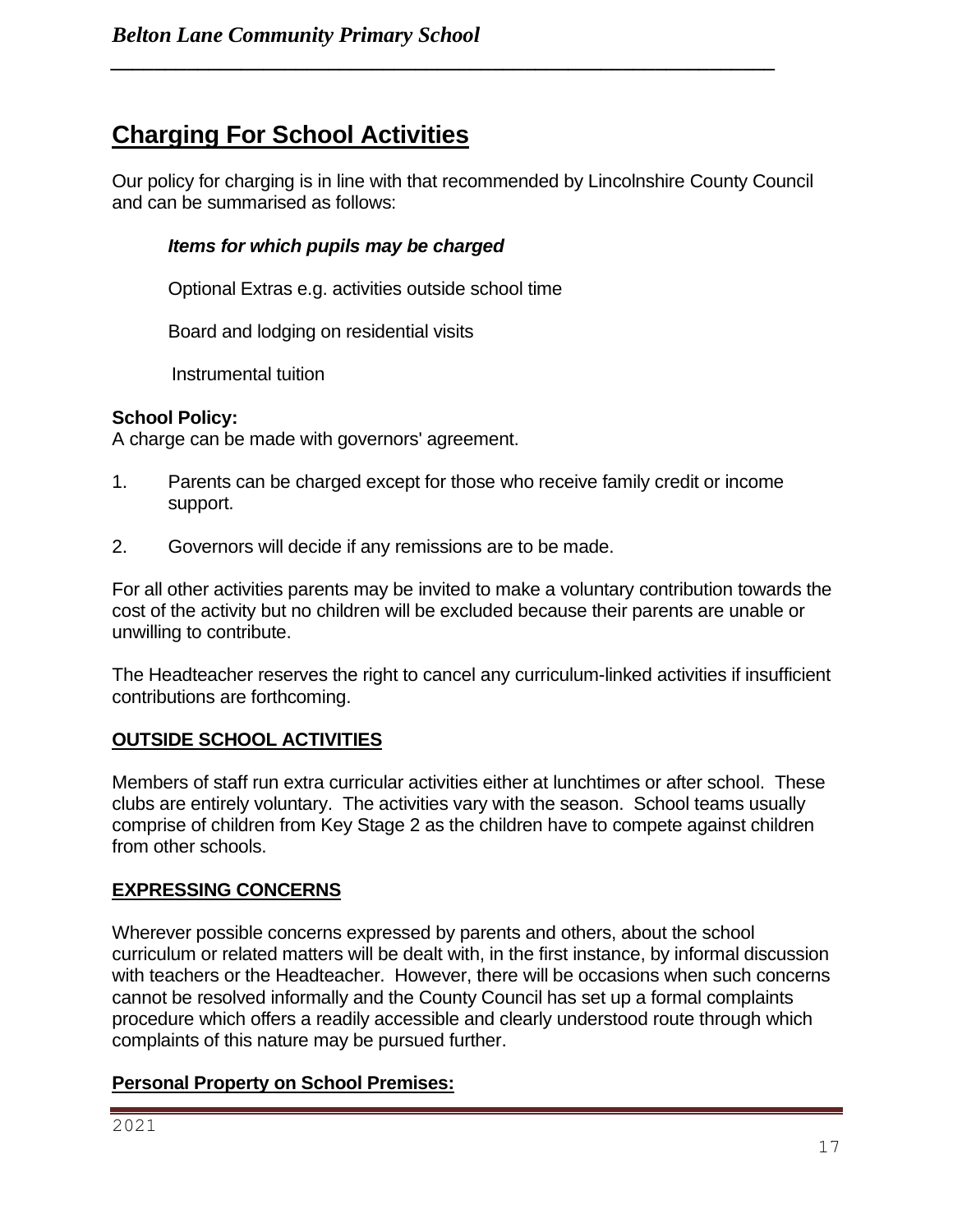Pupils are responsible for security of their personal possessions. We discourage any valuable items being brought into school. However, we accept that it is sometimes necessary for items such as mobile phones to be brought to school. In these cases the valuable items should be taken to the school office for safekeeping.

*\_\_\_\_\_\_\_\_\_\_\_\_\_\_\_\_\_\_\_\_\_\_\_\_\_\_\_\_\_\_\_\_\_\_\_\_\_\_\_\_\_\_\_\_\_\_\_\_\_\_\_\_\_\_\_\_\_\_\_\_\_*

## **ICT**

The children have access to many new technologies in school. All of our classrooms are equipped with the most recent versions of the interactive whiteboard. Each class has a visualiser. We have a variety of computers that the children can access from touch screen computers to ipads. We encourage responsible use of technology and children in each class are regularly reminded about E-safety and safe practices in the use of the internet. In the home school diary is an acceptable use policy and advice for parents please ensure these are read and the agreement is signed.